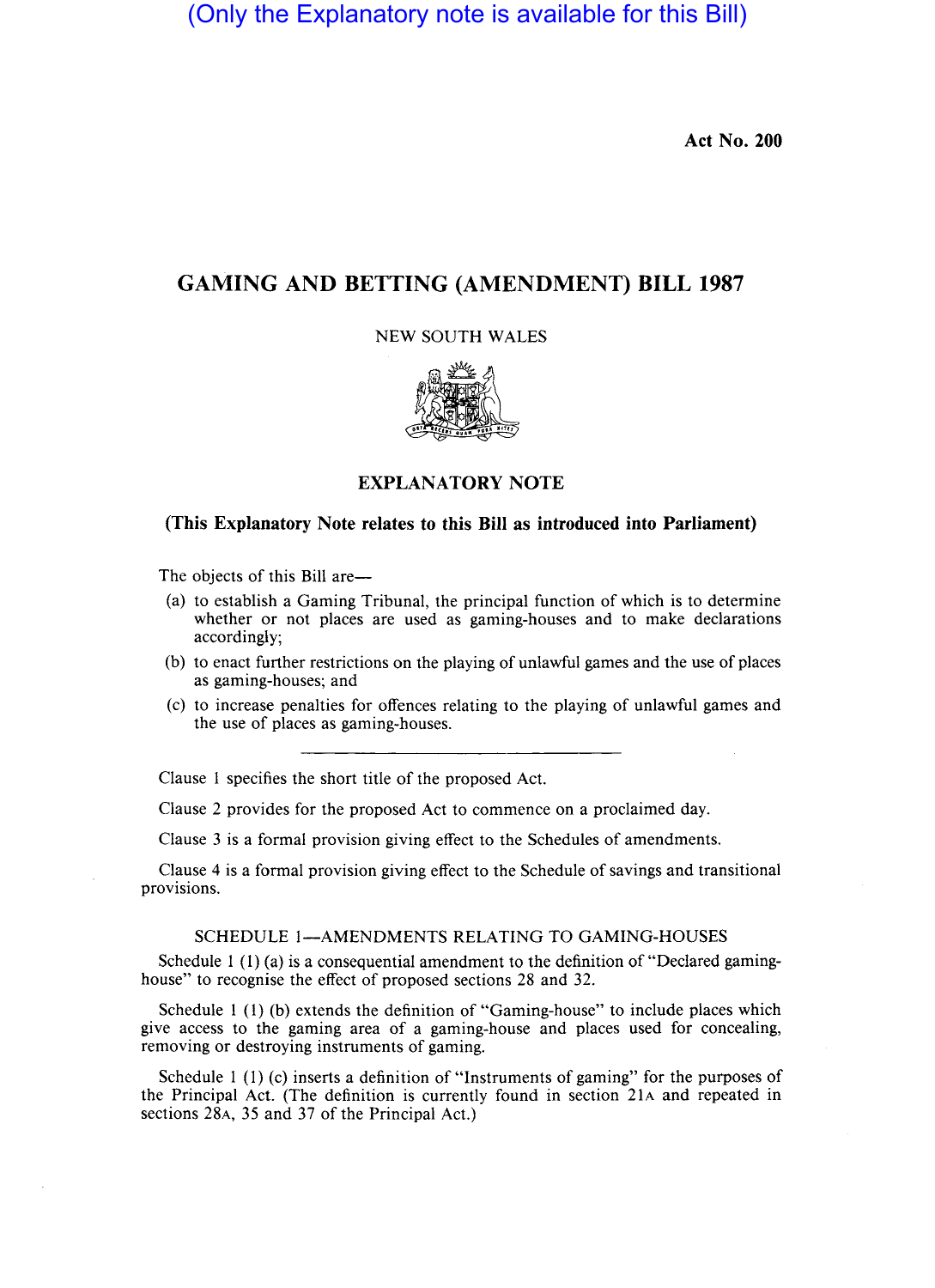Schedule 1 (1) (d) inserts a definition of "Senior police officer" for the purposes of the Principal Act, meaning a member of the police force of or above the rank of Inspector.

Schedule 1 (2) omits sections 21-35 of the Principal Act and inserts a proposed Division 2-Gaming-houses and a proposed Division 3-Declared gaming-houses into Part HA of the Principal Act.

Proposed Division 2—Gaming-houses contains the following provisions:

- Proposed section 21 makes it an offence for the owner or occupier of a place to knowingly allow the place to be used as a gaming-house. Knowledge of the unlawful use is attributed to a person who has been served with a notice by a senior police officer that the place is so used. Directors of corporations which contravene the proposed section are deemed to have contravened it also unless they can prove their ignorance of, or lack of control over, the commission of the offence.
- Proposed section 21A makes it an offence for the keeper or manager of a place to knowingly allow the place to be used as a gaming-house.
- Proposed section 22 enables the issuing of a search warrant (in accordance with Part **IH** of the Search Warrants Act 1985) in respect of a place which is reasonably believed to be kept or used as a gaming-house.
- Proposed section 23 makes it an offence for a person to organise or conduct or to assist in organising or conducting a gaming-house. A look-out, doorman or guard for a gaming-house is taken to have assisted in organising or conducting a gaminghouse unless the person proves that he or she did not know and could not reasonably be expected to have known that the gaming-house was organised or conducted.
- Proposed section 24 makes it an offence for a person to be in a gaming-house without lawful excuse, the onus of proving which lies on the defendant.
- Proposed section 25 enables the forfeiture to the Crown of money and securities and of instruments of gaming seized in relation to an offence under Part HA of the Principal Act.
- Proposed section 26 enables an owner of a place to evict the occupier of the place if the owner has reasonable grounds to suspect that the place is used as a gaminghouse.
- Proposed section 27 enables the Supreme Court to cancel a notice to quit served under proposed section 26 on proof by the occupier that the place has not knowingly been allowed to be used as a gaming-house. Knowledge of the unlawful use is attributed to a person who has been served with a notice by a senior police officer that the place is so used.

Proposed Division 3—Declared gaming-houses contains the following provisions:

- Proposed section 28 enables the Gaming Tribunal, on affidavit evidence from a senior police officer, to make an interim declaration that a place is reasonably suspected of being a gaming-house. On making an interim declaration, the Gaming Tribunal is required to fix a date for the purpose of hearing any application for rescission of the interim declaration.
- Proposed section 28A requires a senior police officer to give notice of the making of an interim declaration to the owner or .occupier of a declared gaming-house the subject of the interim declaration. Notice of the making of the interim declaration is also to be published twice in a newspaper circulating in the locality and once in the Gazette.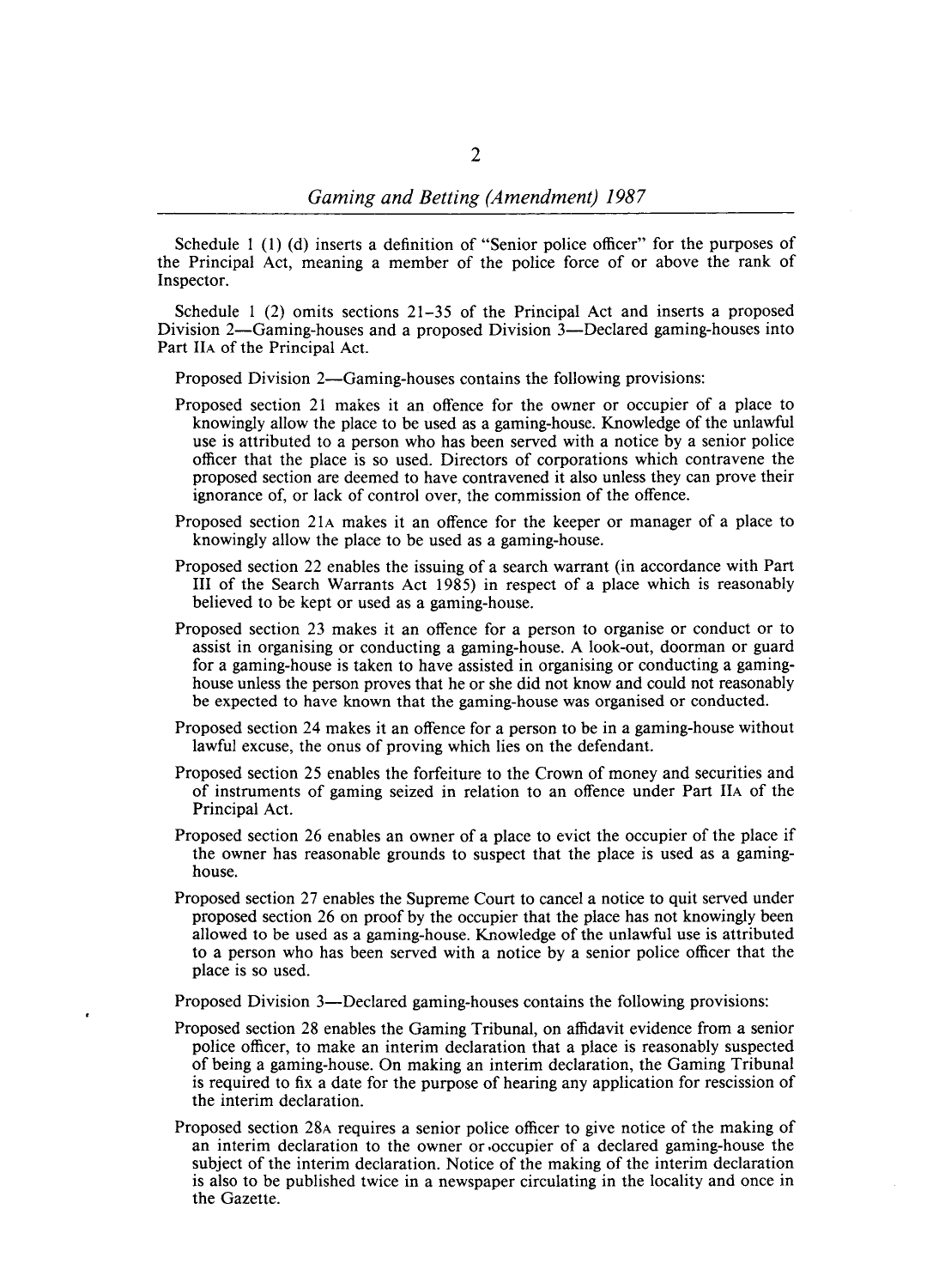- Proposed section 29 requires the Gaming Tribunal to cause notice of the making or rescission of an interim declaration under proposed section 28 and of the making or rescission of a declaration under proposed section 32 to be given to the Registrar-General for the purpose of enabling the Registrar-General to take appropriate action to record the making or rescission of the interim declaration or declaration in relation to the land affected.
- Proposed section 29A enables a member of the police force to arrest, without warrant, a person in a declared gaming-house the subject of an interim declaration. The proposed section also makes it an offence for a person to be in a declared gaminghouse without lawful excuse, the onus of proving which lies on the defendant.
- Proposed section 30 makes an owner of a declared gaming-house the subject of an interim declaration guilty of an offence if the place is used by an occupier as a gaming-house unless the owner proves that he or she took all reasonable steps to evict the occupier.
- Proposed section 30A makes it an offence for the occupier of a declared gaming-house the subject of an interim declaration to use the place as a gaming-house.
- Proposed section 31 enables a member of the police force, without warrant, to have access to a declared gaming-house the subject of an interim declaration and to seize instruments of gaming, money and securities found in the declared gaming-house.
- Proposed section 3lA enables application to be made to the Gaming Tribunal for rescission of an interim declaration.
- Proposed section 32 enables the Gaming Tribunal to make a declaration that a place the subject of an interim declaration is a gaming-house if no application for rescission of the interim declaration is made by the date fixed under proposed section 28 (4) or if such an application is made but is unsuccessful. The proposed section also enables the Gaming Tribunal to rescind an interim declaration subject to such conditions, including the giving of security and undertakings to ensure that the place will not be used as a gaming-house, as the Gaming Tribunal thinks fit.
- Proposed section 32A entitles a person having, in the opinion of the Gaming Tribunal, a sufficient interest in a place the subject of an interim declaration to make submissions on the question of whether the use of the place for the purposes of any business should be prohibited.
- Proposed section 33 provides that if a place the subject of an interim declaration is declared to be a gaming-house, use of the place for the purposes of any business is prohibited, except to the extent that the Gaming Tribunal otherwise determines. The proposed section makes it an offence to contravene the prohibition.
- Proposed section 33A requires a senior police officer to give notice of the making of a declaration to the owner or occupier of a declared gaming-house the subject of the declaration if the owner or occupier was not present before the Gaming Tribunal when the declaration was made. Notice of the making of the declaration or of the rescission of an interim declaration is also to be published twice in a newspaper circulating in the locality and once in the Gazette.
- Proposed section 34 applies the provisions of proposed sections 29A, 30, 30A and 31 to gaming-houses the subject of a declaration in the same way as those provisions apply to gaming-houses the subject of an interim declaration.
- Proposed section 34A specifies the circumstances in which the Gaming Tribunal may rescind a declaration that a place is a gaming-house. A rescission may be subject to such conditions, including the giving of security and undertakings to ensure that the place will not again be used as a gaming-house, as the Gaming Tribunal thinks fit.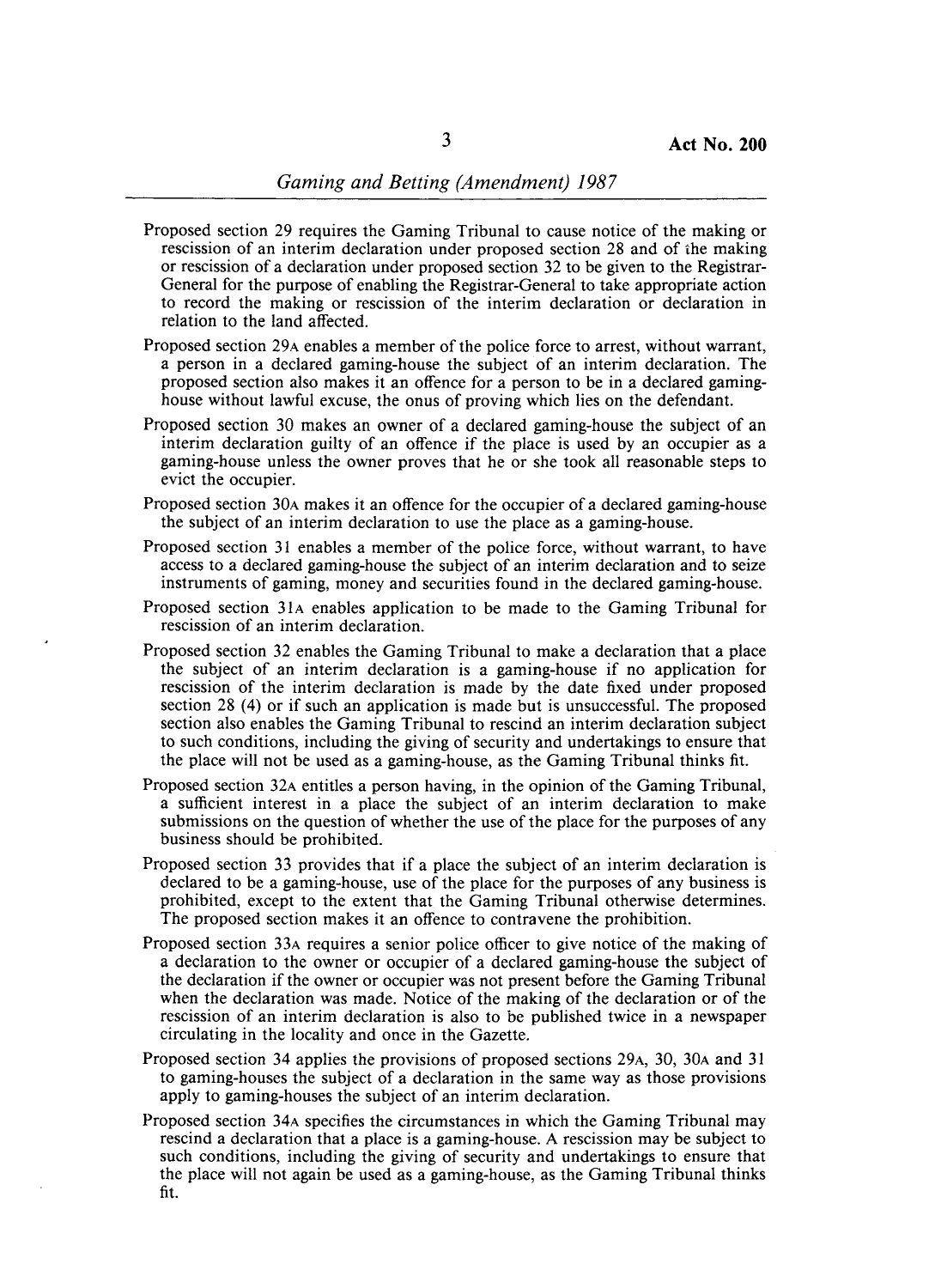- Proposed section 35 requires a senior police officer to cause notice of the rescission of a declaration to be published twice in a newspaper circulating in the locality and once in the Gazette.
- Proposed section 35A is an evidentiary provision which facilitates proof of the publication of notices under the proposed Division.

Schedule  $1(3)$  (a) provides that evidence that a person at or near a place which a member of the police force is authorised to enter under Part IIA of the Principal Act has a device which is capable of being used to give an alarm to a person within the place is evidence of the use of the place as a gaming-house.

Schedule 1 (3) (b) makes an amendment consequential on the amendment made by Schedule 1 (1) (c).

Schedule I (4) makes it an offence for a person to give an alarm as to the presence of police in relation to a place which a member of the police force is authorised to enter under Part IIA of the Principal Act.

Schedule 1 (5) makes a consequential amendment to provide for the application of the gaming-house provisions to betting-houses.

Schedule 1 (6) extends the list of second or subsequent offences which may only be prosecuted on indictment.

#### SCHEDULE 2-AMENDMENTS RELATING TO THE CONSTITUTION AND PROCEDURE OF THE GAMING TRIBUNAL

Schedule 2 (I) (a) inserts a definition of "Gaming Tribunal" into section 3 of the Principal Act.

Schedule 2 (1) (b) inserts an interpretation provision concerning the exercise of functions into section 3 of the Principal Act.

Schedule 2 (2) inserts proposed Part IIB—The Gaming Tribunal into the Principal Act. The proposed Part contains the following provisions:

- Proposed section 38A provides for the constitution of the Gaming Tribunal as a court of record.
- Proposed section 38B specifies the jurisdiction of the Gaming Tribunal.
- Proposed section 38c provides for the Chief Judge of the District Court to be the President of the Gaming Tribunal and enables the Governor-in-Council to appoint a District Court Judge as Deputy President.
- Proposed section 38D appoints each District Court Judge to be a member of the Gaming Tribunal.
- Proposed section 38E enables the appointment under the Public Service Act 1979 of persons to staff the Gaming Tribunal.
- Proposed section 38F provides that, except where the Gaming Tribunal is hearing an application to rescind a declaration that a place is a gaming-house, it is to be constituted by a single member. Otherwise, it is to be constituted by the President and 2 other members.
- Proposed section 38a enables persons entitled to make an application or submission to the Gaming Tribunal to be represented. Hearings of the Gaming Tribunal are, unless it otherwise orders, to be held in public.
- Proposed section 38H provides for the production of evidence before the Gaming Tribunal.